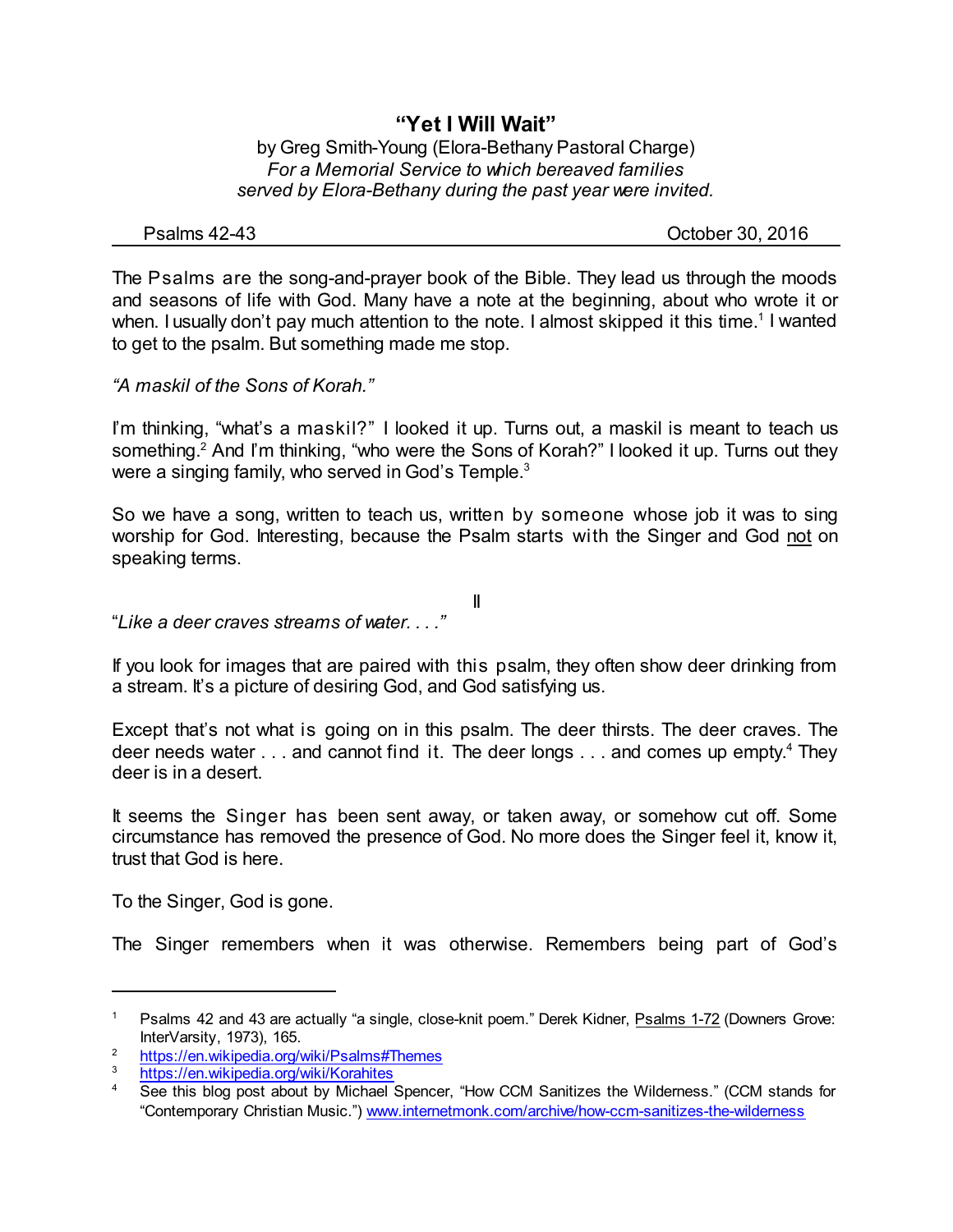worshipping people. Remembers joining the celebration where every sense shouted out, "God is with us! We are not alone! Thanks be to God!"

Now, just tears. No refreshment. Just salty tears. No water. Tears.

*"Where is God?"* Folks are asking. The Singer has no answer.

Sound familiar? We aren't sure what that Singer lost, but you know what you've lost. Who you've lost. And maybe it's torn away any sense that God is with you. Maybe you feel bad about that. Maybe not. Whatever, that's what it is.

This first part ends, with the Singer looking upon themselves (so to speak). And wondering.

*"Why, are you so depressed? Why are you in turmoil inside?" Yet I will wait for God. I will again praise Him, my Rescuer! My God!*

## III

Out of desert thirst, the psalm then throws us into a very different landscape. Water abundant! The sources of the Jordan River, flowing down from mounts Hermon and Mizar.

Relief! Or not.

The Singer, who has just been thirsting, is now drowning.

Grief throws me from one mood to the next. We talk about "stages of grief." That can help. But it sounds too orderly. Grief is chaos. Grief swirls us from summer's scorching heat to winter's icy squeeze, not in months but minutes. Unlike the seasons, grief follows no calendar. All we can do is live each season as it comes. Knowing, but maybe not feeling, that with each turn there is some movement toward . . . well, something better.

Until now, the Singer has said barely a word to God.<sup>5</sup> As I said, it seems like they are not on speaking terms. Sometimes, it is like that.

But now, the Singer breaks silence to accuse. Accuse God!

*You have forgotten me! Why? Why do I have to walk around in grief with enemies harassing me?<sup>6</sup>*

<sup>5</sup> In verses 1-5, the only address to God is in verse 1. The rest speaks of God, but not to God.

<sup>&</sup>lt;sup>6</sup> My rendering of verse 9, using insight from the ESV, NIV and CEB translations.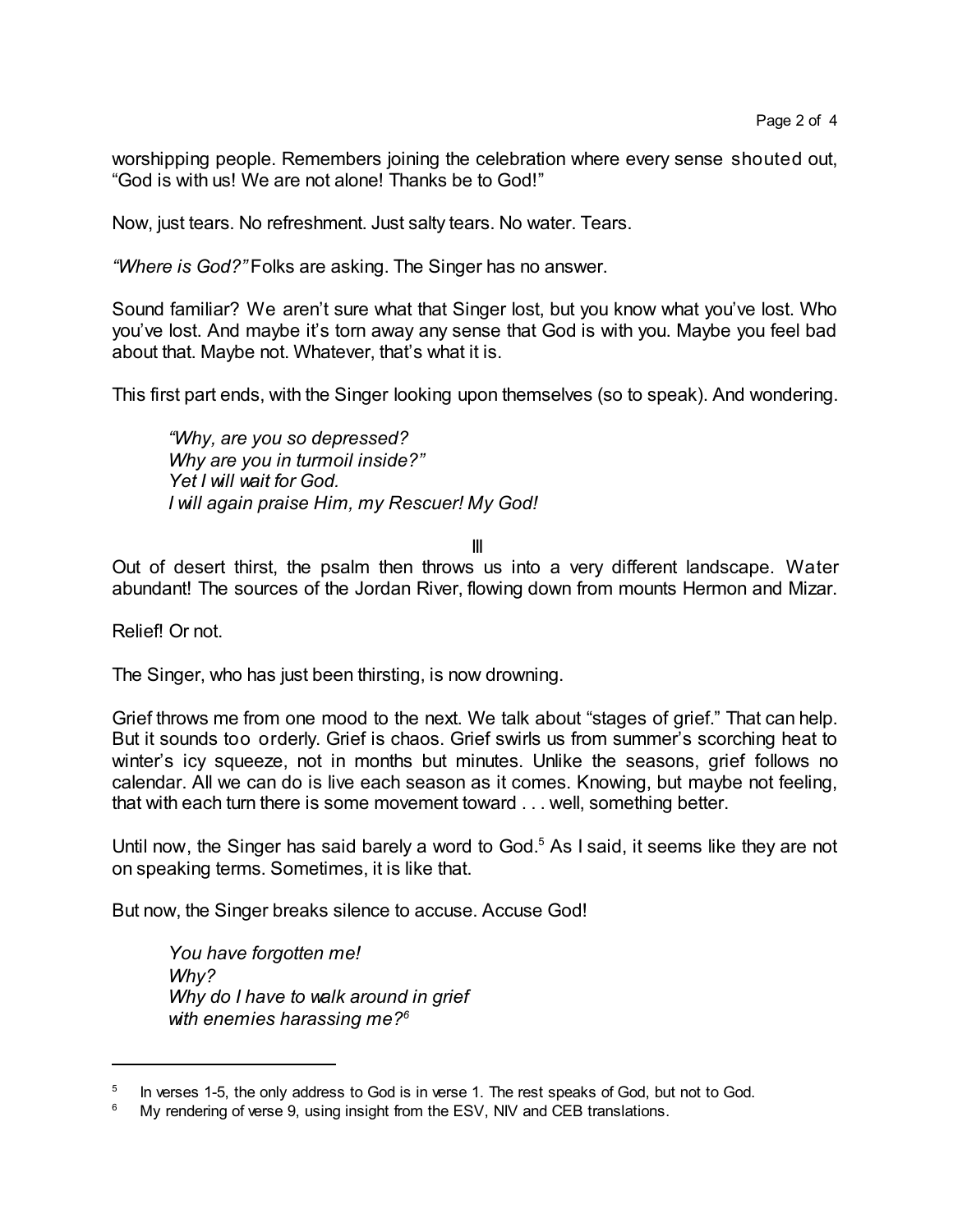No shout of praise, nor offering of thanksgiving. Not even close!

Still, it is something.

Somehow we get the idea that we need to be polite with God. You know, *"If you can't say anything nice, don't say anything at all."* Well, the Psalms (including this one) say different. God wants to heal us. God knows that our soul's healing means getting that ugly stuff out. Healing needs honesty. For love of us, God welcomes our honesty. Even our ugly honesty.

The Singer seems to know this. Right before the accusation comes a celebration of God's stick-with-us love. Accusation and celebration — the Singer knows both.

This second part ends like the first, with the Singer again looking upon themselves. And wondering as before:

*"Why, are you so depressed? Why are you in turmoil inside?" Yet I will wait for God. I will again praise Him, my Rescuer! My God!*

 $\mathsf{N}$ 

We have gone from drought to deluge. Now the Singer finally asks: *Defend and deliver me, O God. Protect me, against deceit, injustice, and all that is not of You. Let me see. Show me. Let me know. Teach me. Back to You, lead me.*

Grief remains. What God is doing in all of this is still an open question. Much, we will never know.

Still, the Singer starts trusting enough to ask, again. To start leaning on God, again. A measure of confidence slowly returns. Confidence that despite it all, and through it all, God is with us. Buried words like "joy" and "delight" are dug up and dusted off to be used, again.

Whatever was lost, is still lost. There is no undoing it. But now, there is a going-foward.

Grief remains. Grief changes. The chaos does not boil as much, though it still simmers. Seasons still change, and new seasons emerge.

Once more, we hear the Singer wonder:

*"Why, are you so depressed? Why are you in turmoil inside?" Yet I will wait for God. I will again praise Him, my Rescuer! My God!*